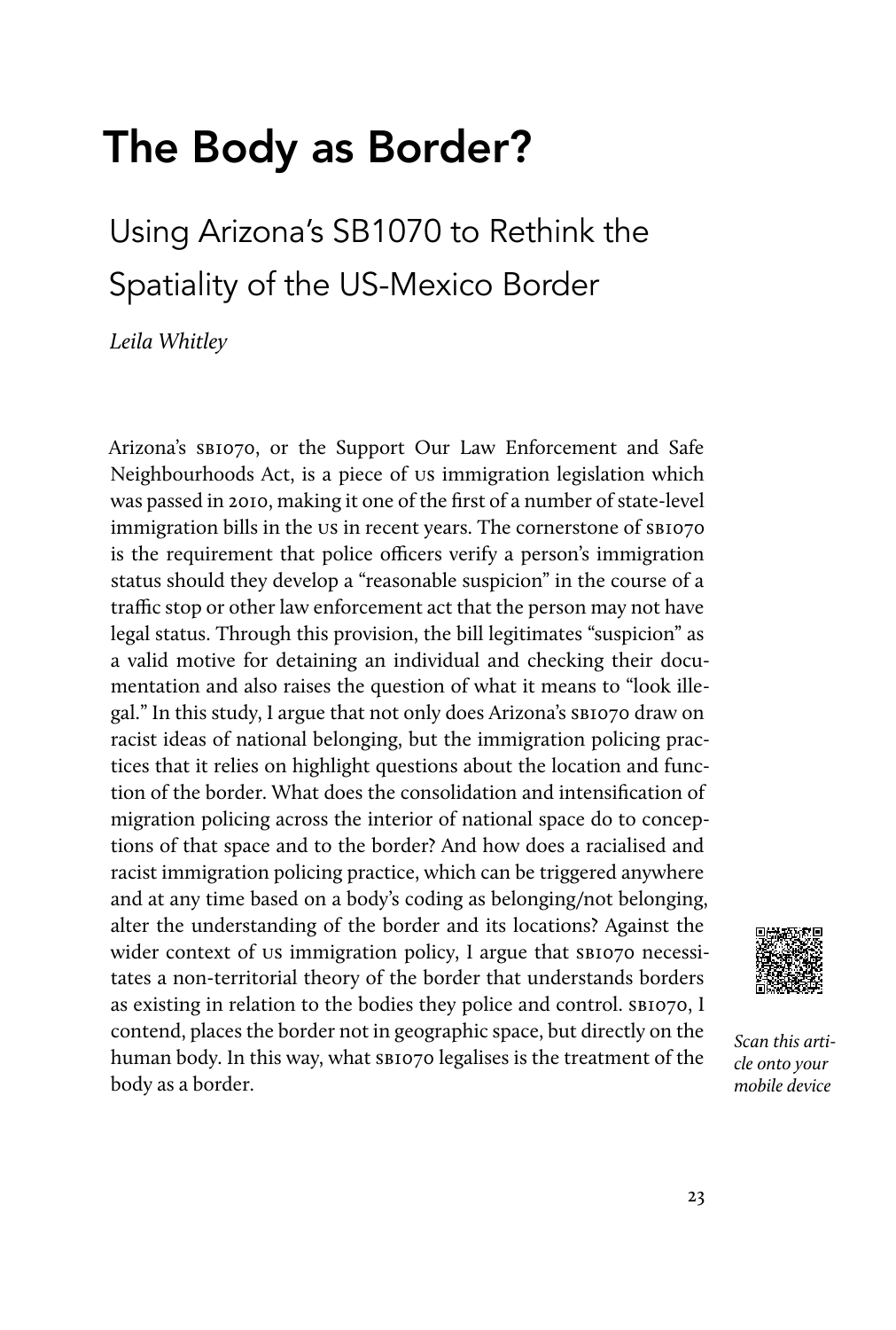*Keywords: Arizona,* sb*1070,* us *immigration legislation, immigration policing, racism, the body-as-border, spatiality*

#### **CEIISS** Introduction

*3/2015* The border that divides the us from Mexico is strongly spatially marked. It runs for nearly 2000 miles from the Pacific to the Atlantic oceans, dividing the continent of North America. Since the late 1980s, it has increasingly been shaped by militarised structures of division, including a border wall and the surveillance infrastructure that reinforces it.<sup>1</sup> Nevertheless, to conceive of the us-Mexico border only in terms of the physical space that divides the two countries is to think in a very limited way about this border, its functions and effects. How is the border enacted? To what extent is this enactment in fact the border itself? And what can we learn about the border and the way it addresses different populations by thinking beyond the territorial installation of the border even when it is this territorially overwhelming?

> These questions point to the need to think critically about the spatiality of the border. Even when a border is as spatially imposing as the one between the us and Mexico, thinking of it as only a line of territorial division is inadequate to the task of understanding what borders do. It is also inadequate to the challenge of thinking about *where* borders are. This is because, as I argue below, *what borders do* is not confined to the space that is traditionally recognised as the border.

> In making this observation, and in pushing critically against the current theorisation of borders, I do not mean in any way to undermine the importance of the physical space of the border. The physical installation of the division has important effects, which include the production of illegalised populations and exposure to the risk of death for those who are illegalised.<sup>2</sup> It is well documented that the militarisation of the territorial space of the border changes the way that people move and live and also exposes some people to significant violence.

> Instead of denying or minimising these experiences of the border, what I am interested in doing in this study is attempting to think of the us-Mexico border as more than a line. This involves considering the functions, effects and consequences of this border beyond the site where it is nominally thought to exist. The questions I ask here include: What does the us-Mexico border do? Where does it do this? And to whom does it do this? In order to think through these issues, I work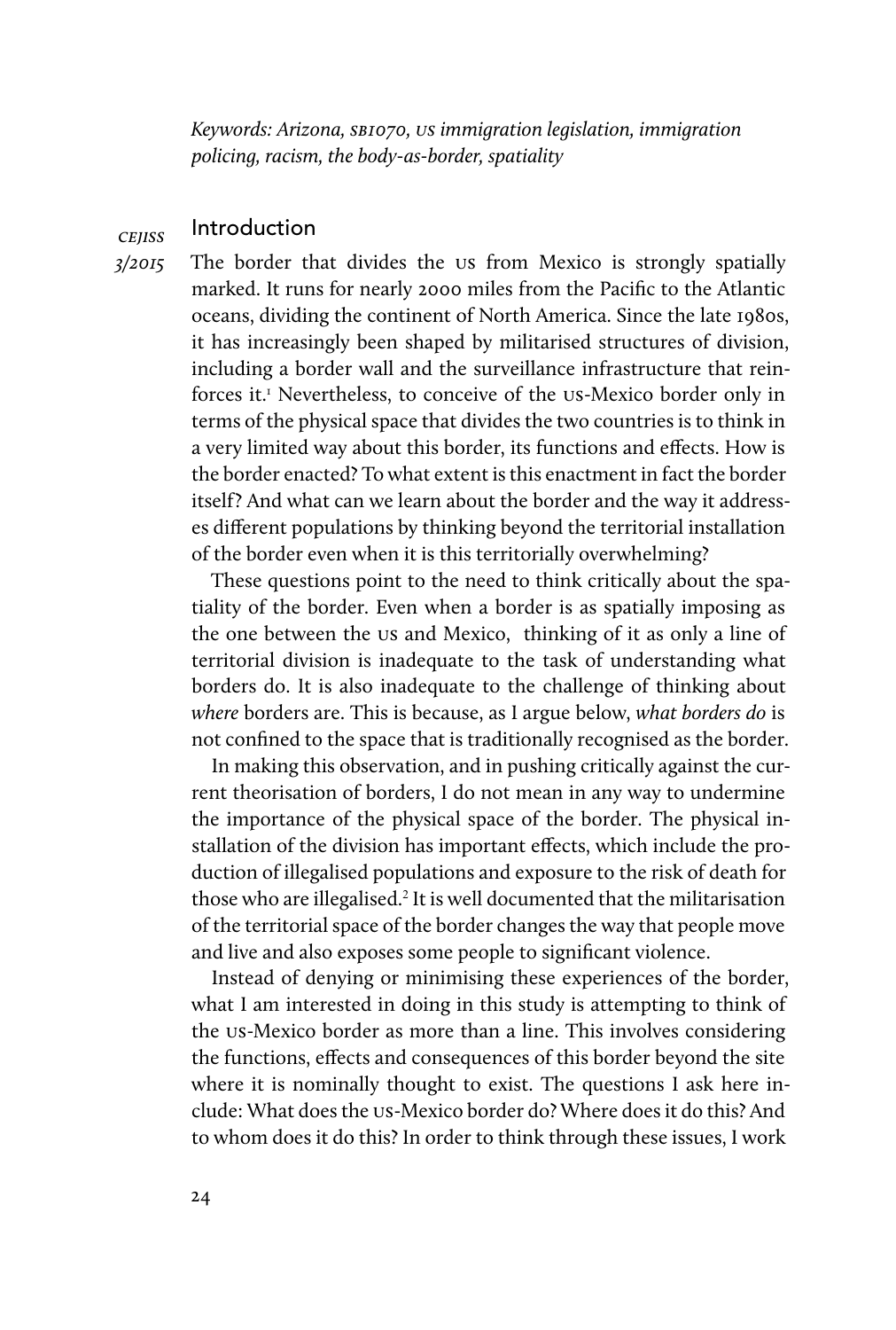from a piece of contemporary border legislation in the us which I take to be indicative of the current border politics in the country: Arizona's sB1070, or the Support Our Law Enforcement and Safe Neighborhoods Act.

> *The Body as Border*

### Arizona's SB1070 and Attrition through Enforcement

In spring 2010, the us state of Arizona passed a state-level immigration bill known as Senate Bill 1070 or the Support Our Law Enforcement and Safe Neighborhoods Act. This is one of the first state-level immigration bills to be adopted in the us in recent years and it belongs to a cluster of similar legislation.<sup>3</sup> The bill extends immigration enforcement powers in Arizona, particularly by recruiting local police to perform immigration policing and by creating new penalties and state crimes related to immigration.4 In an op-ed published in the *New York Times*, Kris Kobach, one of the bill's authors described it as legislation that 'makes it a state crime for an alien to commit certain federal immigration crimes.<sup>'5</sup> In this way, SB 1070 contributes to the criminalisation of immigration violations. The cornerstone of the law is, however, the requirement that police officers verify a person's immigration status should they develop a "reasonable suspicion" in the course of a traffic stop or other law enforcement act that the person may not have legal status.<sup>6</sup> With this provision, the law does two things: first, it devolves responsibility for immigration control to state police officers. Historically, only immigration agents had the power to legally inquire after a person's immigration status in the us. The change, thus, extends immigration policing by linking it to day-to-day policing. And second, the bill legitimates suspicion as a valid motive for detaining an individual and checking their documentation. Through this, the legislation makes the consequences of not carrying papers dramatic—not only is everyone mandated to carry documentation of their immigration status with them at all times (particularly if they are a person liable to be the target of police suspicion, whether a citizen or not), but they may be taken into custody if they fail to produce this documentation.7

Arizona's SBI070 is part of the "attrition-through-enforcement" framework of immigration policing, which seeks to enforce all possible laws already in place while also instituting new laws, ostensibly to force undocumented migrants out of the country.<sup>8</sup> The rationale openly given for this intensified enforcement is to exhaust undocu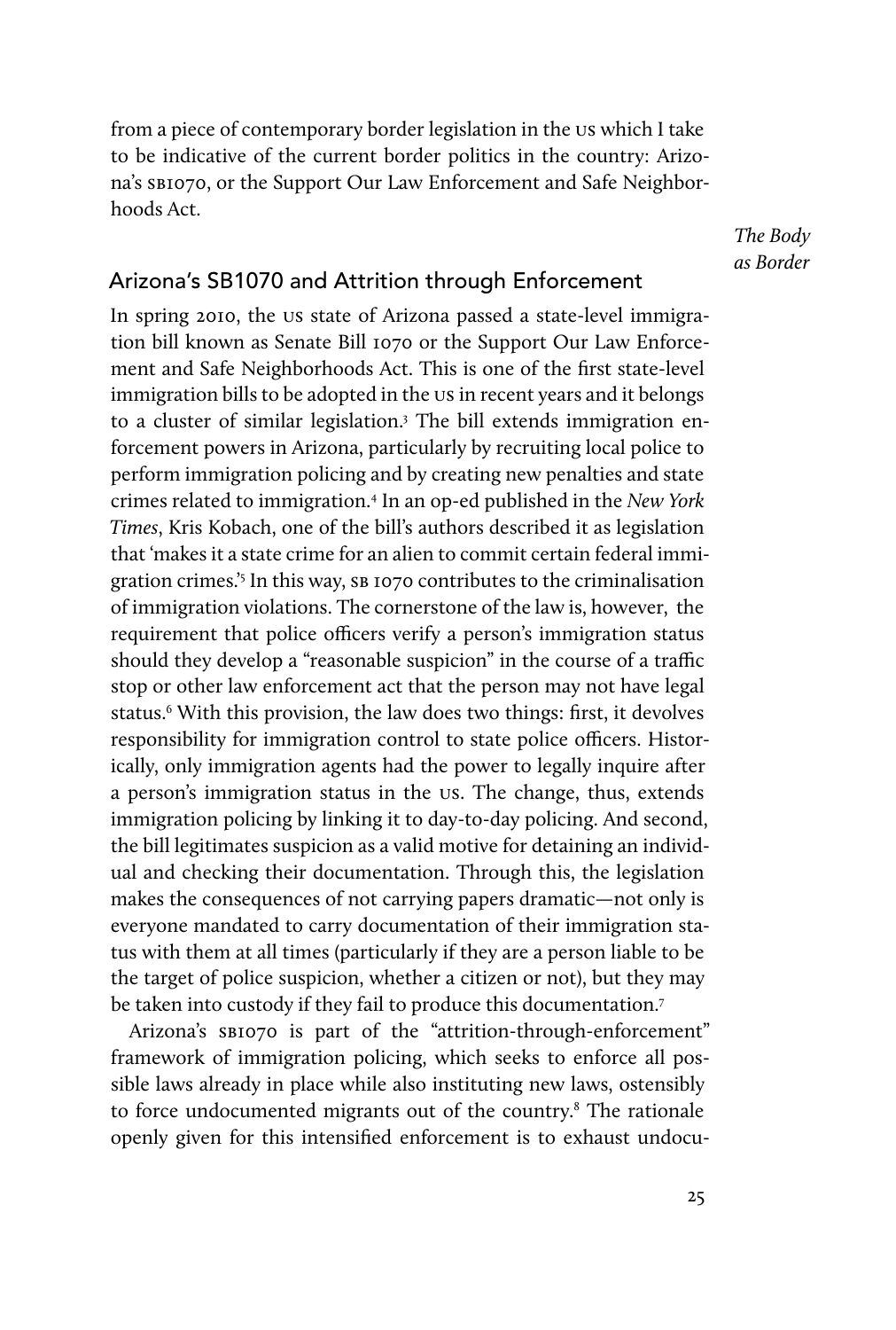mented migrants by increasing the difficulties the face in their lives in the us, thus encouraging them to "choose" to leave the country. A 2005 paper by Mark Krikorian, director of the right-wing think tank the Centre for Immigration Studies, is credited as the origin of the attrition-through-enforcement strategy and, as such, provides an important perspective on the strategy.9 In this article, Krikorian advocates reducing the 'illegal population to a manageable nuisance.'<sup>10</sup> While he is clear that mass deportation of those without legal status in the us would be his preferred means to achieve this goal, he dismisses this strategy as impractical. $\text{I}^{\text{II}}$  Instead, he proposes that a strategy of enforcing immigration laws already on the books be combined with the verification of legal status at various points in order to 'make it as difficult and unpleasant as possible to live here [in the us] illegally.<sup>'12</sup> As Krikorian reiterates later in the piece, the goal of this intensified identification and policing is 'not mainly to identify illegal aliens for arrest (though that will always be a possibility) but rather to make it as difficult as possible for illegal aliens to live a normal life here.<sup>'13</sup>

Building on such right-wing intellectual foundations, Kobach advocates that government may potentially gain strength by maintaining a 'credible threat of enforcement.'14 Applying this logic to the enforcement of immigration laws and echoing Krikorian, he argues that there is no need to actively deport those who lack legal status. Instead, he claims that migrants without legal status can be pressured into leaving by appealing to them as rational decision makers. He writes: 'If the risks of detention or involuntary removal go up, and the probability of being able to obtain unauthorized employment goes down, then at some point, the only rational decision is to return home.<sup>15</sup> It is exactly this principle of forced rational decision-making which is manifested in Arizona's sb1070. In Kobach's own words, the premise of the legislation is that through 'a concerted strategy of attrition through enforcement' which ensures that 'the risk of detention, prosecution and involuntary removal increases, and the probability of obtaining employment decreases,<sup>16</sup> life will become so difficult for those without documentation in the us that it is untenable.

Based on these descriptions, it is clear that the attrition-through-enforcement model of immigration policing relies on heightened policing practices and day-to-day harassment.There is no subtlety to what Kobach and Krikorian are suggesting. The very choice of the word "attrition" in their policy's name is telling as it denotes the process of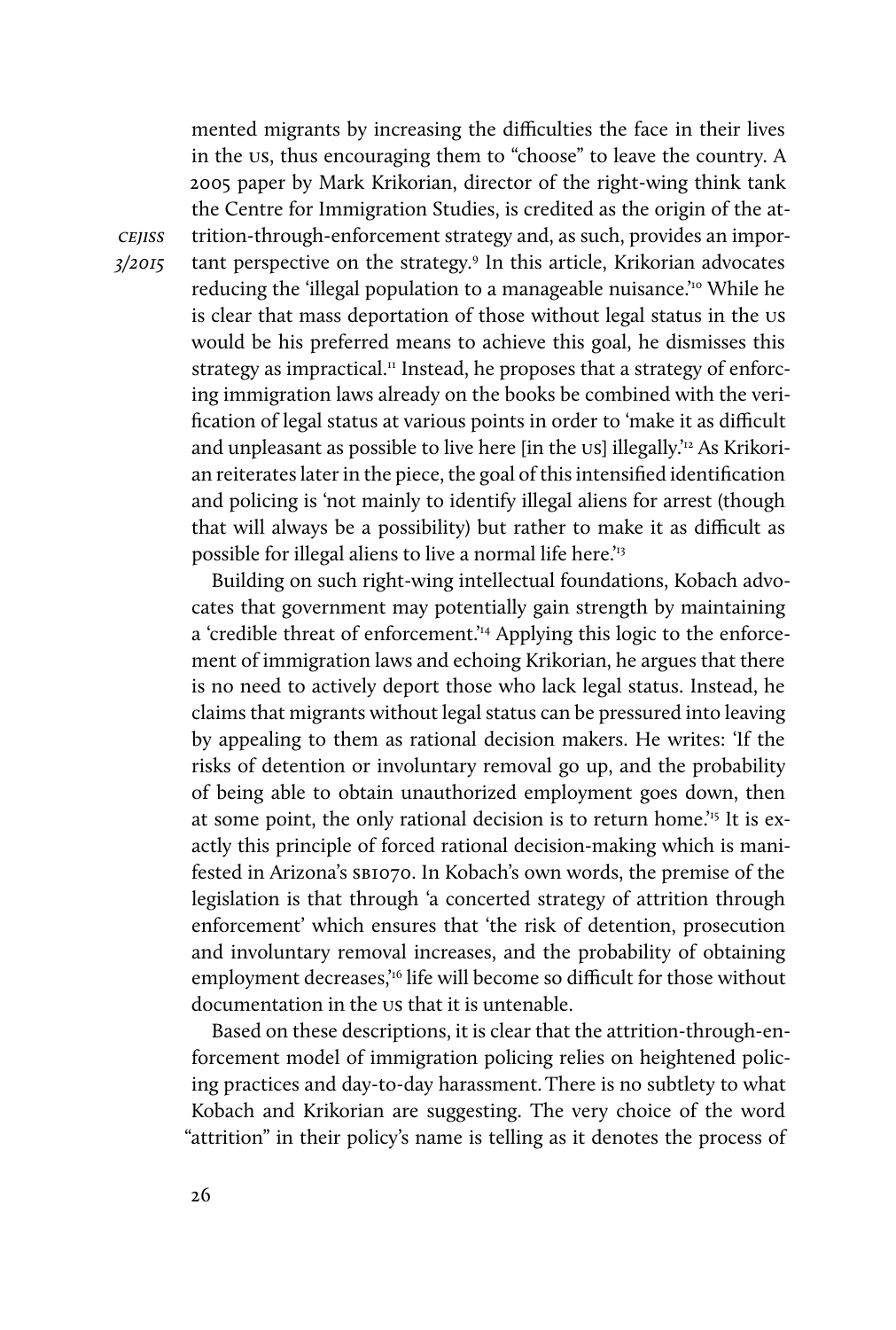grinding or wearing something – or someone – down. The *Oxford English Dictionary* definition is as follows:

- 1. The action or process of rubbing one thing against another; mutual friction.
- 2. The process of rubbing away, wearing or grinding down, by friction. b. The wearing down of the enemy's strength and morale by unremitting harassment, esp. in phr. *war of attrition*. 17

Since the first two definitions here seem to refer to objects as opposed to people, the third definition is the most useful for our purposes. Drawing on this definition, attrition-through-enforcement legislation can be equated with a *war of attrition*. In other words, this type of legislation treats migrants as enemies and attempts to *wear down their strength and morale by unremitting harassment*. It is therefore amounts to the conscious legal enshrinement of harassment as a migration policy in the us.

#### Do I Look Illegal?

Arizona's sb1070 functions by multiplying the risk of being questioned by a police officer about one's immigration status if one is viewed as a person who might not belong in the us. Exactly who is being targeted here is an important issue. The language used in the legislation is "reasonable suspicion," but to whom does a reasonable suspicion of not having legal status in the country adhere? Another way to ask this is to ask what it means to look illegal. This is the question that has been taken up in protests against the implementation of Arizona's SBI070: Do I look illegal?<sup>18</sup> The question confronts the presumption inherent in sb1070 – and in other pieces of anti-immigrant legislation passed in states across the United States – that a person's legal status in a country can be treated as information visible on their body.

To examine the nature of "reasonable suspicion," we can begin by looking at the text of the legislation. The term appears in Article 8 (Enforcement of Immigration Laws). The relevant section of sb1070, which amends the previous statute, reads as follows:

> For any lawful stop, detention or arrest made by a law enforcement official or a law enforcement agency of this state or a law enforcement official or a law enforcement agency of a county, city, town or other political subdivision of this state in the enforcement of any other law or ordinance of country, city

*Leila Whitley*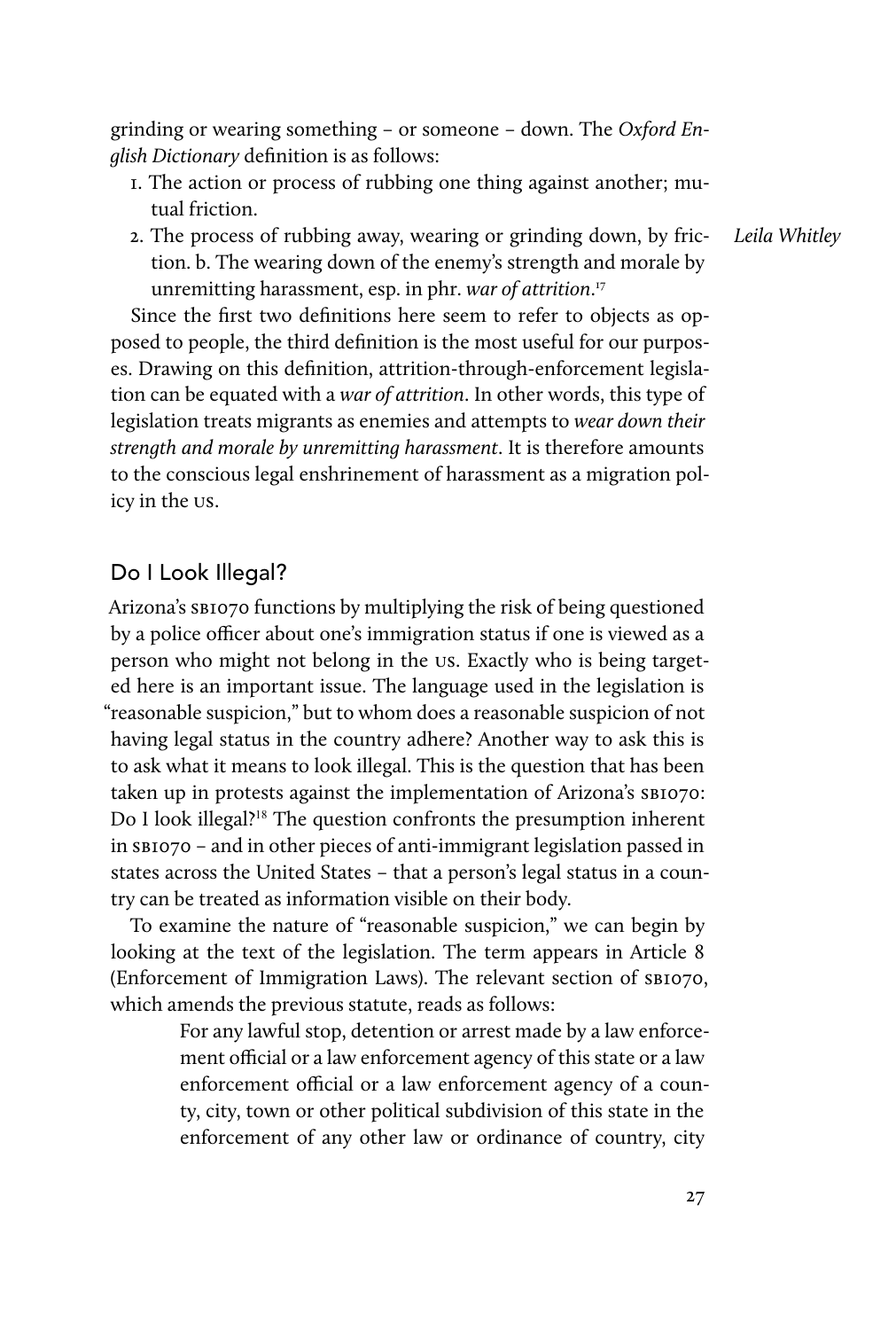or town or this state where reasonable suspicion exists that the person is an alien and is unlawfully present in the United States, a reasonable attempt shall be made, when practicable, to determine the immigration status of the person, except if the determination may hinder or obstruct an investigation (emphasis added).

While the statute goes on to detail the ways that immigration status legally may and may not be verified as well as the permitted modes of information-sharing, it does not state what constitutes reasonable suspicion. Instead, it leaves this term undefined. This is a curious oversight in a law that is painstaking in its definitions of other items, including what identification will be accepted as proof of documented status. Thus, even as "reasonable suspicion" is placed at the core of sb1070, what this suspicion refers to is never articulated or clarified.

Tucson police officer, Martin Escobar, provides a particularly cogent formulation of the precise indicators that are evoked by a term like "reasonable suspicion." Just five days after the legislation was signed, on 28April 2009, Escobar filed a lawsuit opposing sb1070. In this filing, he objected to the law on the basis that it would require him as a police officer to make race-based decisions about the likelihood that a person did or did not have legal status. Moreover, he pointed to the ways that sb1070 appropriates racial profiling for the task of immigration policing. Here, he speculated on the cues that an officer might rely on when acting on  $s_{\text{BIO70}}$ 's mandatory reasonable suspicion clause. The substance of his lawsuit was, thus, a statement of ways in which the implementation of sb1070 would necessarily rely on racial criteria. In its points 20-28, the suit addressed nine different possible indicators of status in the country. These included skin colour and physical features; manner of dress; using the Spanish language or speaking English with an accent; listening to Spanish language radio, music or television; using vehicles stereotypically owned by Hispanics; using public transportation; having Mexican licence plates on a vehicle; and residing in the kind of home that stereotypically belongs to Hispanics.<sup>19</sup>

What Escobar's list of hypothetical indicators demonstrates is that the only possible sources of suspicion of lack of legal status have to do with ways of appearing or behaving that are associated with – or stereotyped as – being Mexican, Hispanic or Latina/o. I include all three terms here because of a degree of messiness around them, or what Masouf and Delgado have described as the merging of different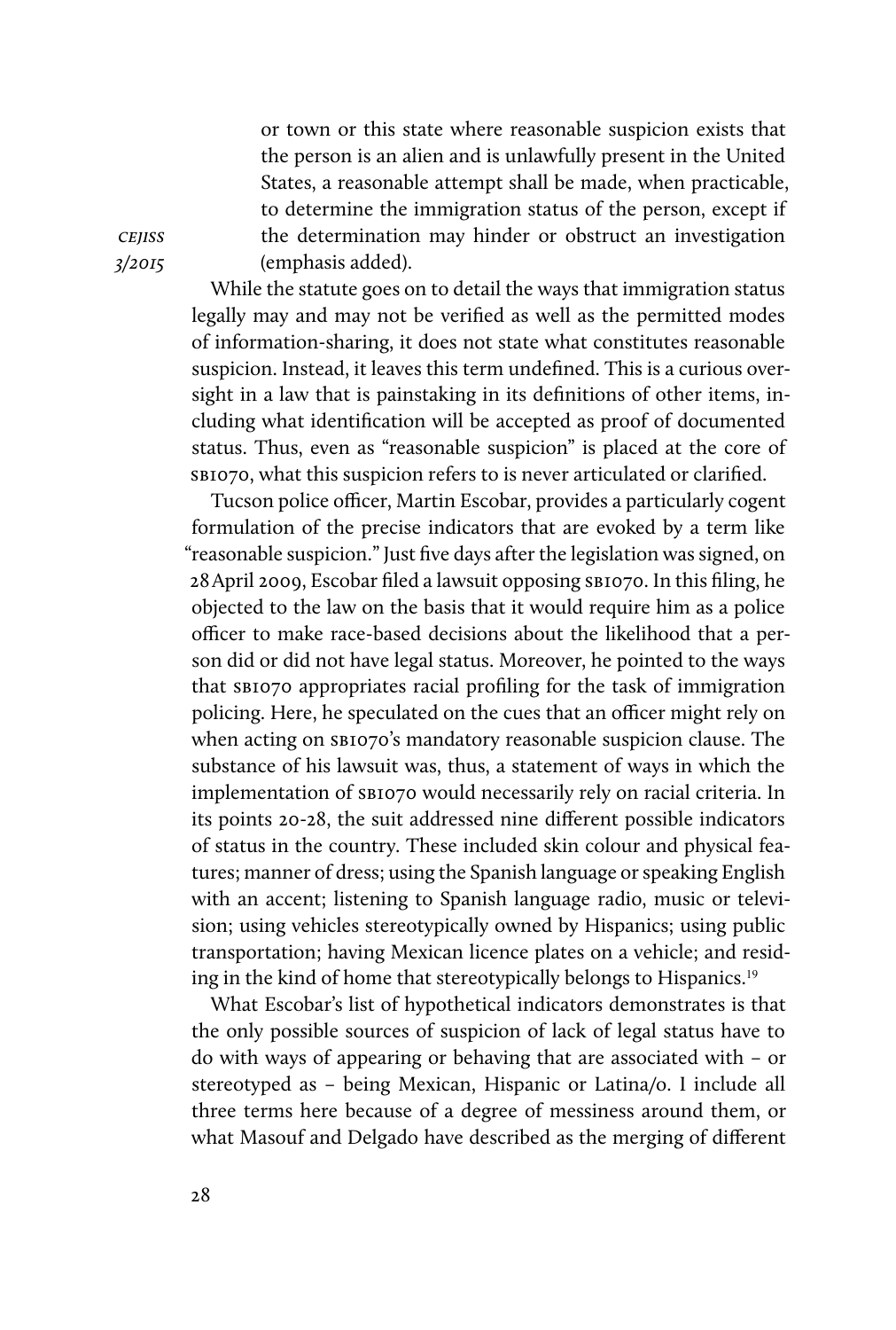groups like Mexicans, Mexican-Americans and Latinos.<sup>20</sup> Where these groups are referred to, each one is understood in a stereotypical manner and the three are also blended together. Under SBI070, a person may be suspected of being in the country illegally because (s)he looks or behaves as though (s)he is Mexican – or, more precisely, because the way (s)he looks or acts has been stereotyped as a Mexican way of appearing or behaving. By enumerating possible sources of suspicion in his lawsuit, Escobar is able to show clearly that suspicion regarding immigration status is not only based on unreliable or manifestly wrong indicators, but in fact, this suspicion cannot be race neutral. Any attempt to police immigration on the basis of these sources of suspicion amounts to racial profiling and to the racist collapse of racialisation with presumptions about legal status. Escobar's suit concludes convincingly with the statement that 'there are no race neutral criteria or bases to suspect or identify who is lawfully in the United States.<sup>'21</sup> He, thus, establishes that the law that requires him as a police officer to act on suspicions during immigration policing thereby mandates him to make race-based decisions about the likelihood that a person is legally present in the United States.<sup>22</sup>

SB 1070 does not target those who lack official status, but rather those who are "raced" as illegal – those who *look* like they might not belong. Put in the service of immigration policing, racial profiling is incapable of distinguishing between the person racialised as foreign (in this case, visually coded as Hispanic) who is a citizen and the person racialised as foreign who is undocumented. Thus, if the attrition-through-enforcement plan seeks to harass people until they volunteer to leave, then the basis of this harassment is racism. While the consequences of being stopped and questioned differ greatly, it is not only the undocumented or non-citizens who will be stopped and questioned, but all people who fit the racialised idea of what it is to be foreign or non-American and who are therefore targets of police suspicion. This amounts to the harassment of an entire racially-defined group of people who are stigmatised as not belonging in the country in which they live.

To enable its implementation, SBIO70 relies on what is effectively racist "common sense." This racist common sense equates Mexican-ness with illegality. Mexican migrants are commonly called up in mass media discussions of illegality.<sup>23</sup> These migrants have also been constructed by immigration laws as the specific group of "illegal migrants" that exists in the United States.<sup>24</sup> These are some of the ways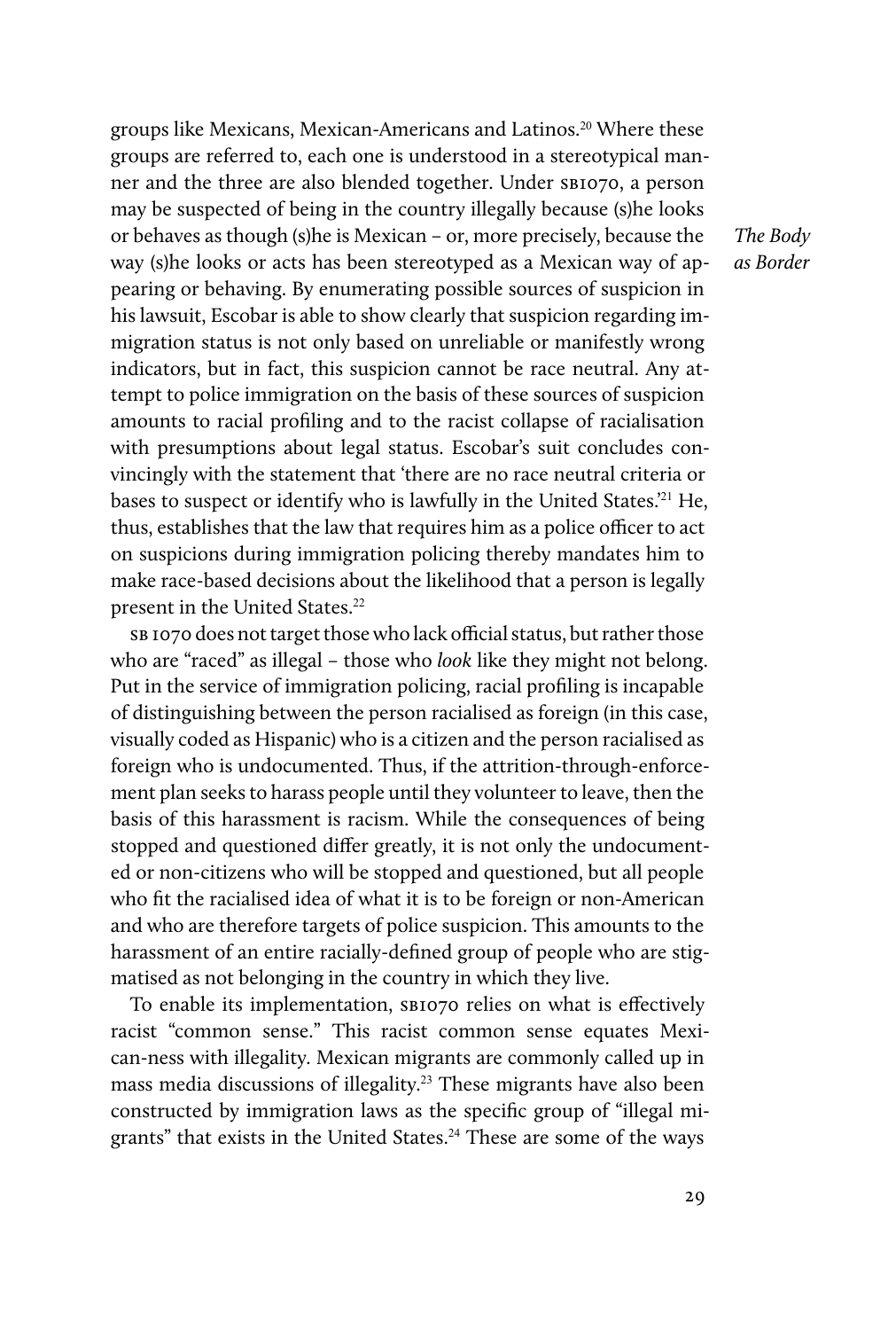that illegality is racialised in the us and attached particularly to those of Mexican origin. As Nicholas De Genova writes, 'the figure of the "illegal alien" has long been a pronounced feature of the racialisation of "Mexicans," in general, in the United States.'25 The Arizona law necessarily draws on this racist common sense—without it, implementing the legislation would not be possible. While migration status is not something legible on the body or made evident through behaviours or practices, sb1070 attempts to treat it as if it were. In this way, the law tries to identify illegality by scrutinising bodies and not documents. What this means is that Arizona's sBI070 places racialised - termed "reasonable" – suspicion at its core and then mandates racial profiling in the service of immigration policing by requiring that police officers act on racist suspicions of unlawful presence.

For the remainder of this work, I want to address some of the important ways that the practices of immigration policing represented in Arizona's Senate Bill 1070 raise the issues of the location and function of the border. What can be learned about bordering by looking at this piece of legislation? In particular, what does the consolidation and intensification of migration policing across the interior of national space do to conceptions of that space and to the border? And, perhaps most importantly, how does a racialised and racist immigration policing practice, which can be triggered anywhere and at any time based on a body's coding as belonging/not belonging, affect the understanding of the border and its locations?

#### European Challenges to Linear Thinking

A body of scholarship focused on the European Union often, though not always, appearing under the name Critical Border Studies (CBS), has tended to reassess the spatiality of borders. At the same time, it has begun to move away from a straightforward idea of border geography as marking an inside and an outside of national space. I draw on this work as a theoretical basis from which to challenge the conception of the us-Mexico border as a linear structure.

The movement away from thinking of borders as lines has a particular historical context within Europe. It is the integration of the Schengen zone that has drawn scholarly attention to the location of borders in the eu and to the ways that borders function both within and beyond the geographical space supposedly demarcated by the border as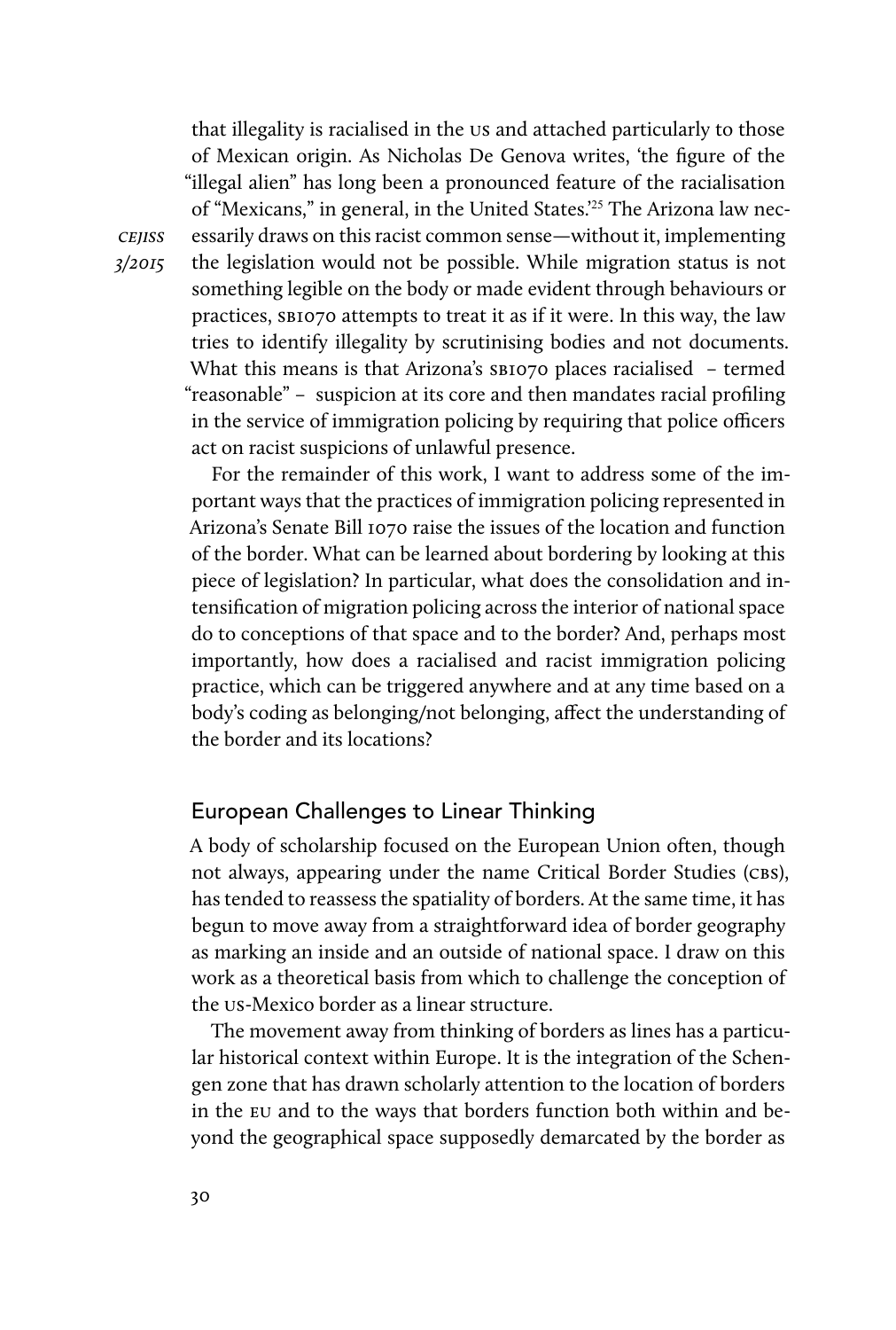a fixed line.<sup>26</sup> The Schengen Convention removed fixed sites of internal border policing between eu member countries while maintaining a high level of policing and control at the external boundaries of the Union. The removal of formal border sites between member nations has not, however, meant that borders within Schengen have vanished. Instead, these internal European borders between member states have been reformed. Rather than existing as traditional checkpoints at the territorial limits of European nation states, they have been displaced and dispersed. For example, border checks within the Schengen zone are now carried out at random – or at least wherever and whenever those performing the checks choose to institute them. Border officials may request documentation at any site within the Schengen space. William Walters describes the internal existence of 'a more diffuse, networked, control apparatus that is no longer territorially fixed and delimited.<sup>27</sup> In other words, borders in the EU have moved unevenly into the internal national space so that there is now an internal border.

The internal dislocation of border practices has been mirrored by an external dislocation of border practices sometimes described as the 'externalisation' of the EU border.<sup>28</sup> It is not only that a fortified border has been instituted around the outer edges of the eu under Schengen. Rather, barriers to entry and the administration of border filtering have been pushed still further afield. When they refer to the externalisation of borders of Europe, scholars particularly have in mind readmission agreements with third countries, safe third-country rules and agreements with third countries on the return of migrants as well as the location of transit-processing centres outside of the eu. <sup>29</sup> In this way, practices of eu border policing have been instituted in spaces that are geographically removed from Europe.

The shift in border practices within the European Schengen area has not only led to more diffuse internal policing and the externalisation of border controls; it has also prompted some scholars to discuss Europe's border(s) in terms of 'deterritorialisation,'30 which refers to the ways that borders operate increasingly and variously both at sites that are geographically external to the nations being represented and within the internal space marked by the border. Seeing the European border as one that has been deterritorialised is a way of looking at the dislocation of checks once carried out at national border posts and now exercised in a spatially disaggregated way and via a variety of means. These means include roles externalised to third countries

*Leila Whitley*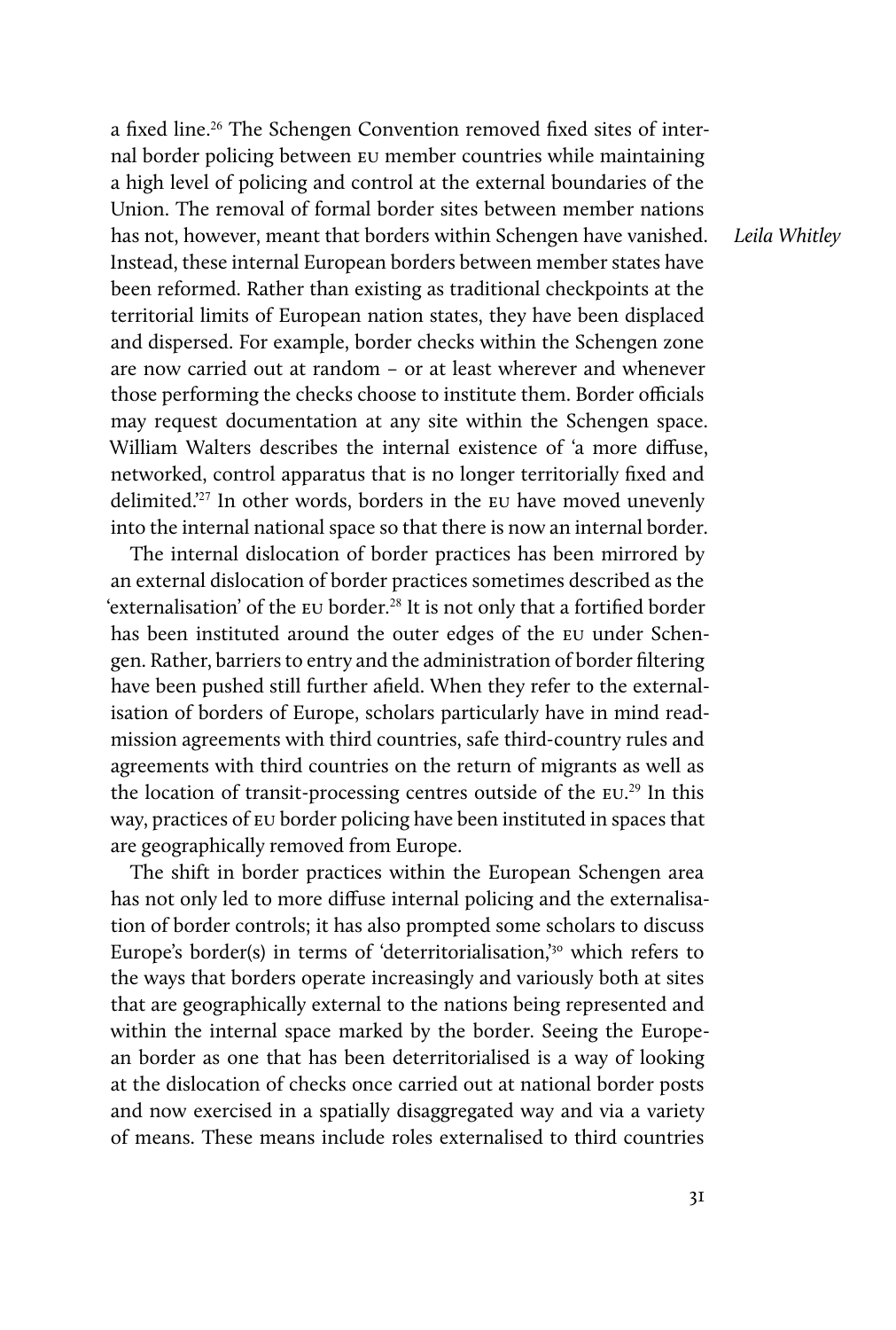as well as other policing measures that are carried out internally (for example, identity checks carried out by police and carrier liability legislation that makes transportation companies accountable for the people they transport).31 In addition to highlighting both international and external practices of bordering, speaking of a deterritorialised rather than an externalised border has the advantage of not reproducing the presumption of a neat inside/outside division between eu and non-eu space.<sup>32</sup>

Borders emerge from this discussion in a new form, and this is captured via new metaphors. Instead of being linear structures firmly located at the edges of a territory, the borders of Europe are described as 'mobile and dispersed,' 'discontinuous and porous,' 'networked,' 'ephemeral and/or palpable' and 'biopolitical.'33 What these accounts have in common is that they move from considering the border in the most obvious space – where it is firmly and structurally instituted at the limits of a national territory – to thinking of it as the site where the control functions of the border are performed.

The discussion of borders in European spaces, thus, shifts from considering borders in terms of spatial locations towards understanding them additionally as social, political and economic expressions of belonging and exclusion. CBS advocates treat the border as a site of investigation and also problematise the idea of the border as a line.34

Recognising the limitations inherent in figuring the border as a line – as well as the inadequacy of conceptualising borders only in terms of a single and static territorial location – involves a turn to thinking of borders in terms of practices that moderate, sustain and produce them. Parker and Vaughan-Williams, two scholars working within CBS, describe this intellectual shift as one towards

> thinking of [borders] in terms of a series of *practices*. This move entails a more political, sociological, and actor-oriented outlook on how divisions between entities *appear*, or are *produced* and *sustained*. The shift in focus also brings a sense of the dynamism of borders and bordering *practices*, for both are increasingly mobile – just as are the goods, services and people that they seek to control.<sup>35</sup>

Since CBS considers that practices of bordering are essential for understanding borders and their functions, it is able to draw attention to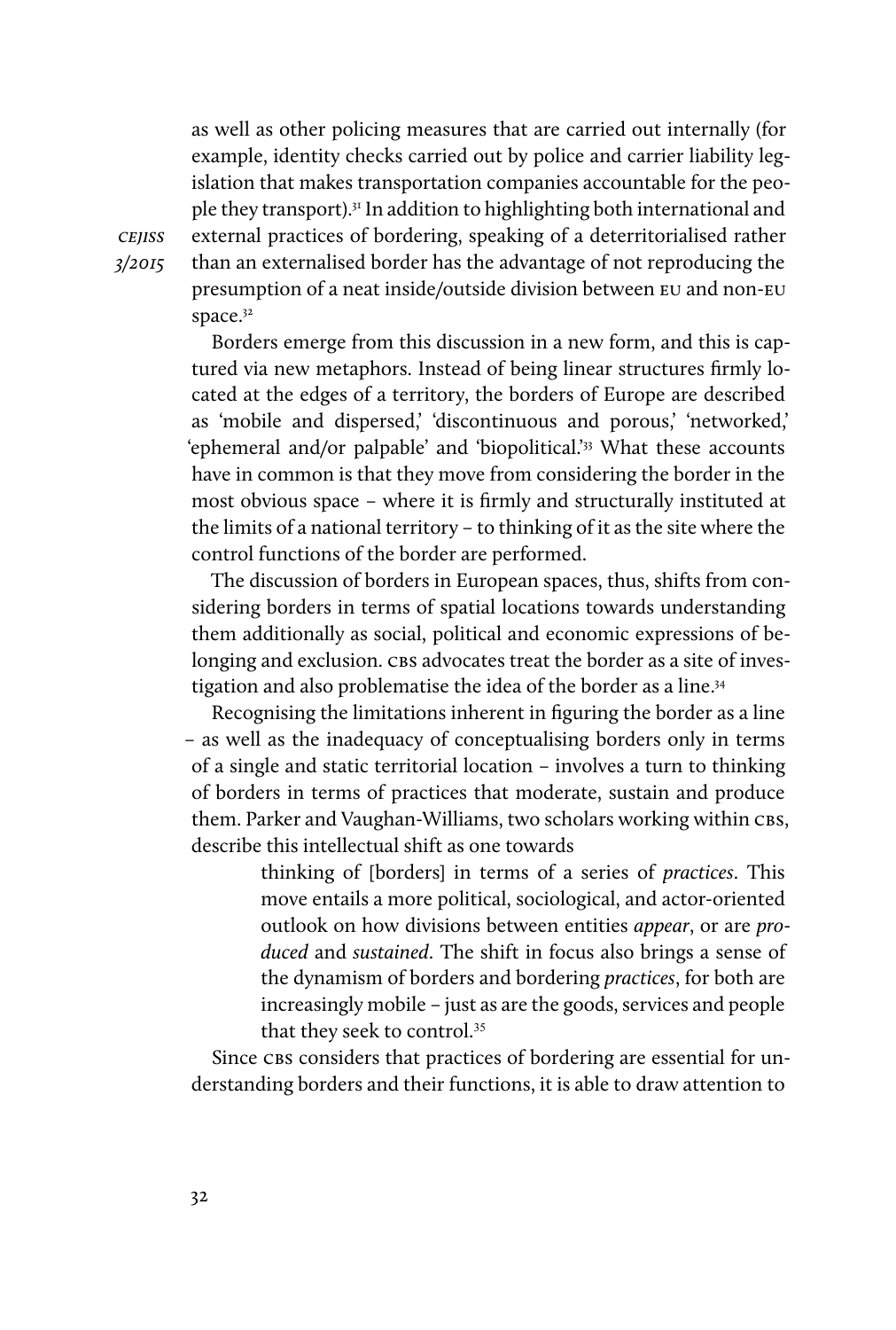the ways that borders are performed into being. Henk Van Houtum describes this as a shift towards considering the 'human practices that constitute and represent differences in space' and states that borders should be thought of in terms of practices of bordering.<sup>36</sup> Others echo this analysis, arguing that it is necessary to look at the divisions that are produced by borders and to treat borders as active structures that rely on practices of bordering.<sup>37</sup> To think of "border" as a verb is to conceive it as something that must be done in order to come into being; it does not exist as a noun without the active and procedural *doing* of the border. Borders are not spaces marked on a map or within a territory, but instead actions that must be performed by human beings in relation to one another. Borders can be brought into being and indeed they must be *made* in order to exist. This shift requires asking not only *where* borders are, but also *what* they are and what they do. What sort of logic does a border both follow and impose? What imaginaries shape bordered societies – or, we might ask, what bordered imaginaries shape a society? Put more simply, what is a border?

Etiénne Balibar tackles the question of what borders do in his essay 'What is a Border?'38 His answer begins with a warning: the question is absurd since a border has no essence. Balibar explains that the border is different in each instance and in every experience of border-crossing; crossing one border is not the same as crossing another, and crossing with one passport is not the same as crossing with a different one. For Balibar, this singularity of the border, its variable existence, makes it nearly impossible to define the border since what definition would be capable of holding these differences together? A border does not have an ontology *per se*. To this first warning, Balibar adds another: a border is the thing that defines. It marks the limit of a territory; it defines the interior and exterior of a nation state and, in doing this, it inscribes identity. Yet, any act of definition necessarily involves the tracing of a boundary and therefore the construction of a border. The definition of the border forms a recursive loop. To construct a border is to define, and to define is to construct a border. For this reason, any theorist seeking to pin a definition to the border is at risk of going round and round in circles, identifying borders by constructing still more borders. For Balibar, therefore, to attempt to answer the question "what is a border?" is to reduce the complexity of experiences of borders and also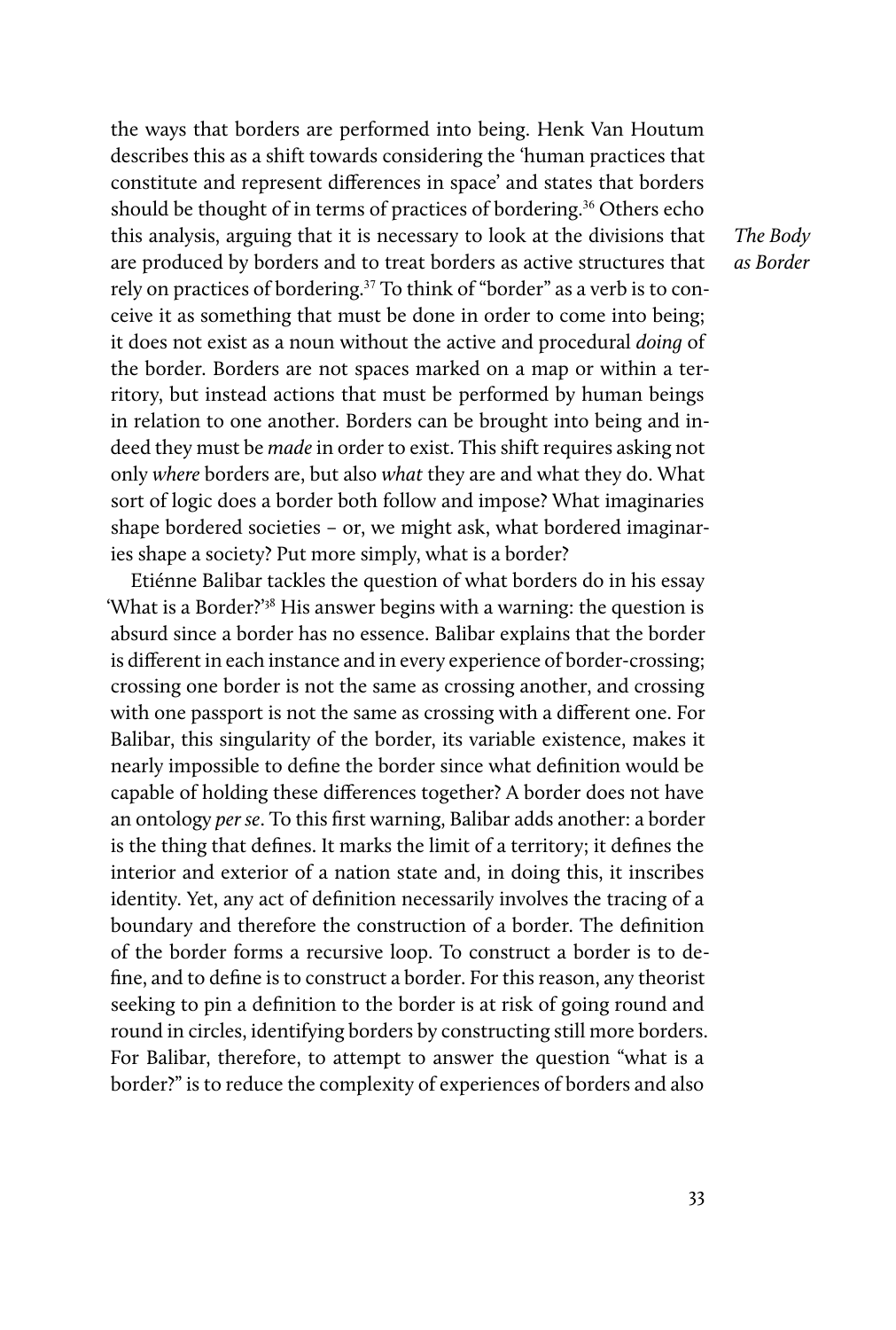participate in constructing new ones.<sup>39</sup> Instead of working from a definition, he recommends that we look at what borders do and at what particular borders do at particular historical moments.

In espousing that borders must be thought of in terms of what they do, Balibar's theoretical work on borders marks an important shift in border theory. The focus on function over ontology leads him to consider borders as sites of administrative control – or, rather, to argue for understanding sites of administrative control as borders. He identifies the selective checks' that filter populations and control the movement of people as functions of the border. While once it could be said that these controls were concentrated along a geographic line that marked the territorial limit of the nation state, Balibar thinks that they have now been dispersed throughout social space. Therefore, he writes that 'some borders are no longer situated at the borders at all, in the geographico-politico-administrative sense of the term. They are in fact *elsewhere*, wherever selective controls are to be found.'40 In another formulation of the same idea, he notes that borders have become dislocated if not ubiquitous as they are 'replicated by other "checkpoints" within the territories of the European states.'41

This shift towards treating the border as the site where 'selective controls' take place provides an incredibly dynamic and flexible view of the border. If borders exist where they are implemented, then they may not only occur in many different spaces, both mapped and unmapped, but they may move, appear and disappear. Inevitably, this also means that as these practices of control take place throughout national space, the border shifts from being a liminal geographic space to something that is enacted and experienced throughout national space. While there are obvious infrastructures of control (airport border control, for example, is often explicitly termed "the border" despite its internal location within the nation), this approach also allows us to consider the less obvious sites where the border materialises. Borders can, in fact, become omnipresent when they are thought of in relation to the enactment of control.

What Balibar contributes to the discussion of borders is a clearly articulated rationale for moving away from a concept of borders as stable sites and a defence of an emerging view of what borders do that draws attention to this *doing.* By identifying the implementation of the border as the site of the border (i.e. by arguing that the border

cejiss *3/2015*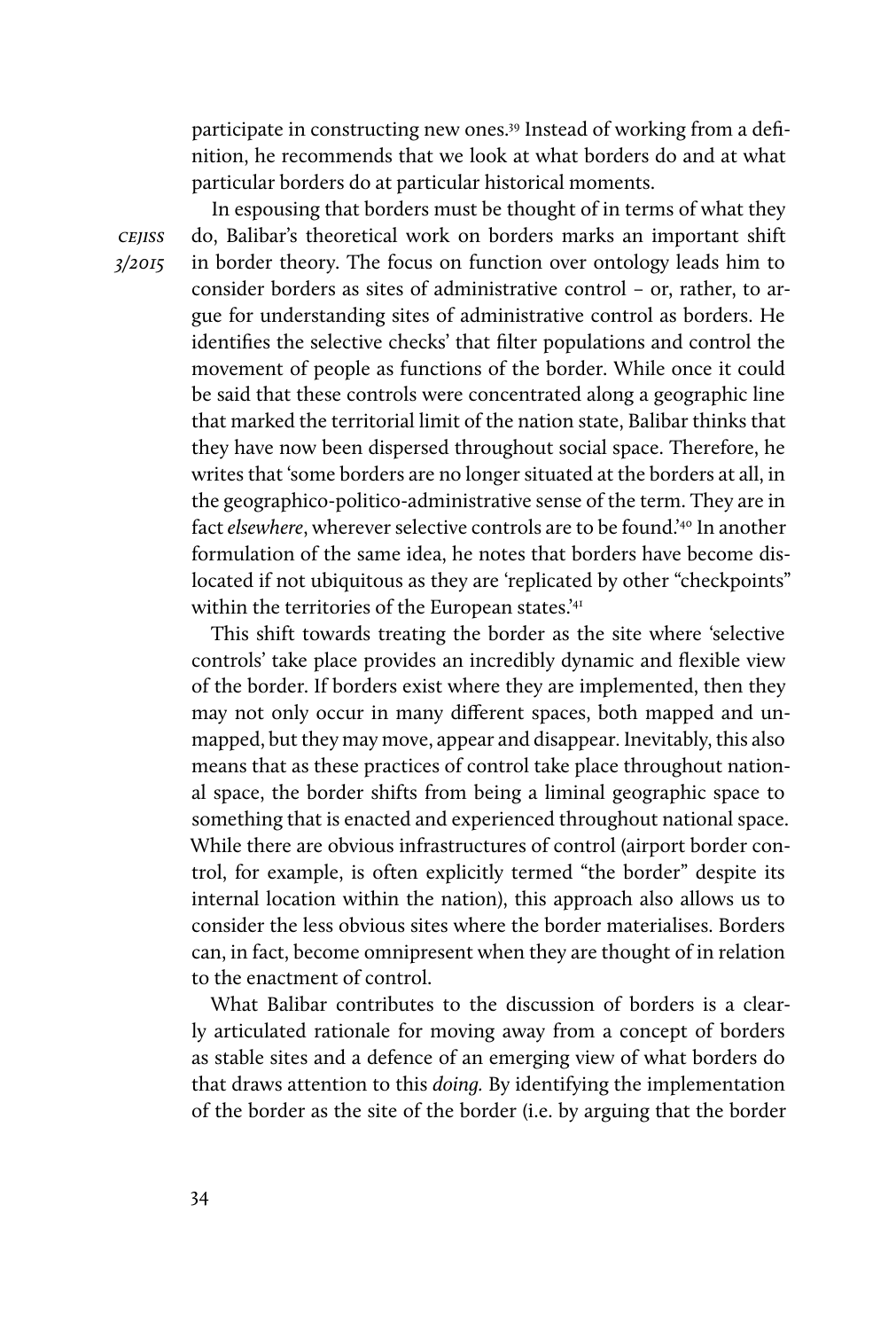exists where it is performed), we make borders visible as operations of power in spaces that might once have been thought of as removed from the border.

*Leila Whitley*

#### Locating the Border

What happens to the us-Mexico border when immigration legislation allows for immigration policing to be done throughout the spaces of daily life and on the basis of racialised suspicion, as is the case with Arizona's SB1070? What does this bordering do? And where does this occur?

Balibar's concept of borders proves useful here for thinking about the effects of the Arizonan law's devolution of border policing to the local level. By focusing on the acts performed at borders as opposed to the particular space identified as the border, Balibar's work highlights the ways that borders come into being wherever they are enacted. This means that borders may potentially be anywhere but not everywhere; they exist in the precise spaces where and when they are implemented rather than being omnipresent. However, as checks are increasingly decoupled from concrete control infrastructure (such as at airport arrival terminals) and instead materialising in the form of local migration policing throughout daily living spaces, the distinction between "potentially anywhere" and " not everywhere" is becoming more blurred. In the case of  $\text{SBIO7O}$ , for some bodies, the moment of inspection, and therefore, the border, could potentially be anywhere and the border could materialise unexpectedly—they could appear for one body without appearing for another in that same space.

On this basis, as selective controls become more and more mobile and concerned with policing the spaces of everyday life, I think it makes less sense to speak of them as existing in discrete spaces and more sense to understand them as potentially, and increasingly, occurring everywhere. My argument is that what sB1070 shows us - and here it is one example from a border whose history is full of possible examples – is that the border must be thought of as increasingly dispersed throughout national space through the enactment of local level policing operations across the spaces of daily life. Subjection to bordering practices has increasingly become a *possibility* that may arise at unexpected moments in the spaces of day-to-day living. The risk of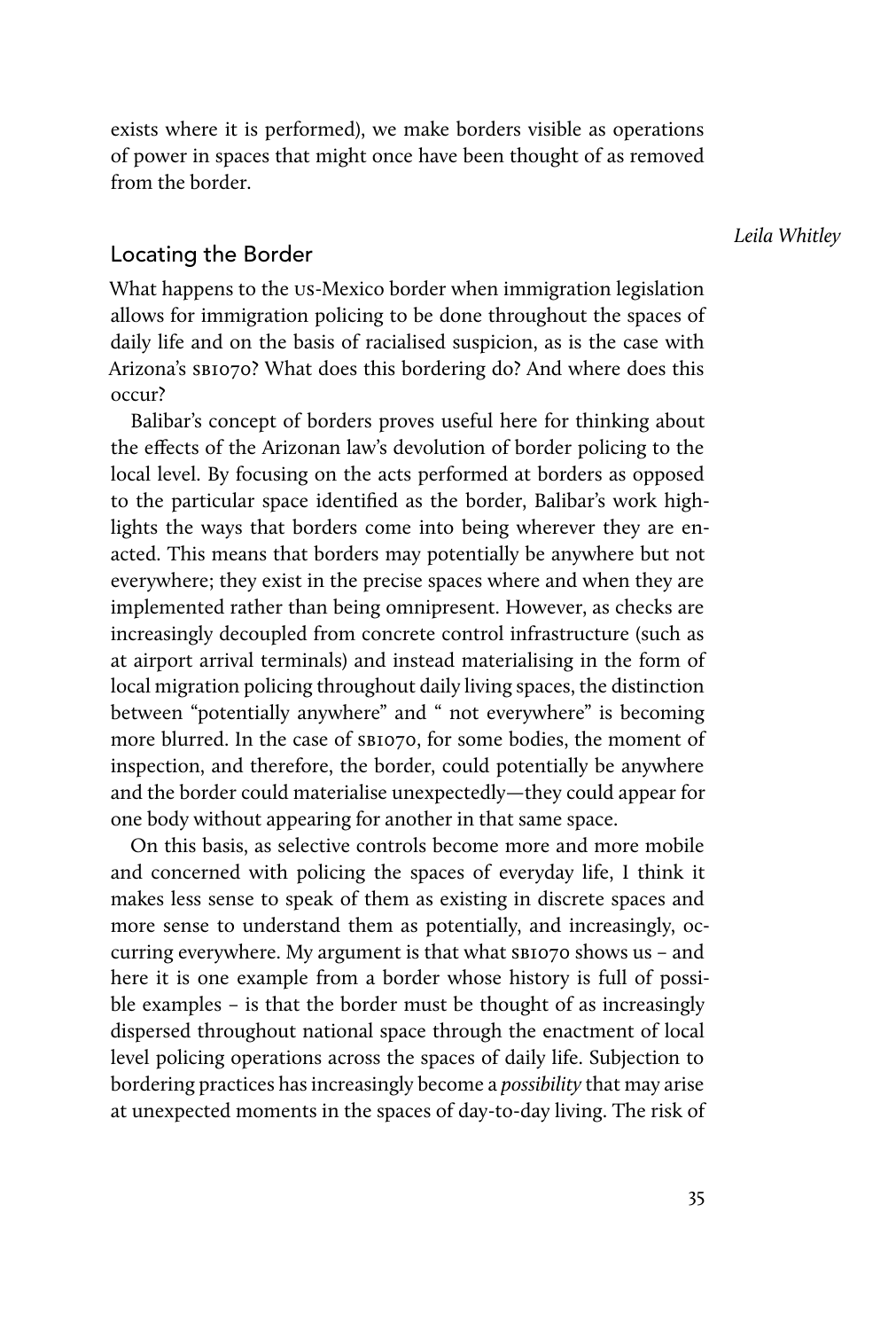such exposure differs for different people and different bodies. This makes it necessary to think in terms of bodies and of differential experiences of the border.

What is essential is that these bordering practices are not located at discrete sites. The border does not only appear in the instance when it is triggered, or solely at the moment of an administrative review. Rather, it is also implemented through people's vulnerability to this implementation; this means that only thinking in terms of a concrete and instituted instance is not enough and does not tell us enough about how borders are experienced and lived. If the social vulnerability of our bodies is part of the way that we are politically constituted, as Judith Butler has argued, $42$  then we are certainly not all exposed to power in the same ways, and so our vulnerability is not lived in the same ways by all. Borders are enacted through this differential vulnerability: for some bodies, these borders structure the way they move through and occupy social space regardless of whether they actually encounter a moment of administrative review or not. For others, borders are no less formative of the way that space is occupied, but they function to allow movement and passage. As such, in thinking about borders and bordering, we need to take into account bodily vulnerability to practices of bordering. Further, we must consider the ways that the threat that an administrative review will happen anywhere works as a restrictive force everywhere, changing the way that some people can occupy space and dividing those who move freely from those whose movements are monitored and checked and whose presence is put into question.

Because different bodies have different experiences of the border, the most important questions about borders and bordering concern not only where the border is or whether it is everywhere, but also *for whom* the border potentially exists everywhere. Within a system of dispersed, localised policing, the border could appear anywhere, and yet it is much less likely to appear for some than for others. Some bodies do not trigger the appearance of the border. In particular, the body racialised as white in the space of the United States is very unlikely to trigger the border outside of the institutionalised spaces of border control. For these bodies, passports and permission to enter must be shown when entering the country either through an airport or a land border, but internal instances of border control are very unlikely to occur once they have been admitted to national space. This is because

cejiss *3/2015*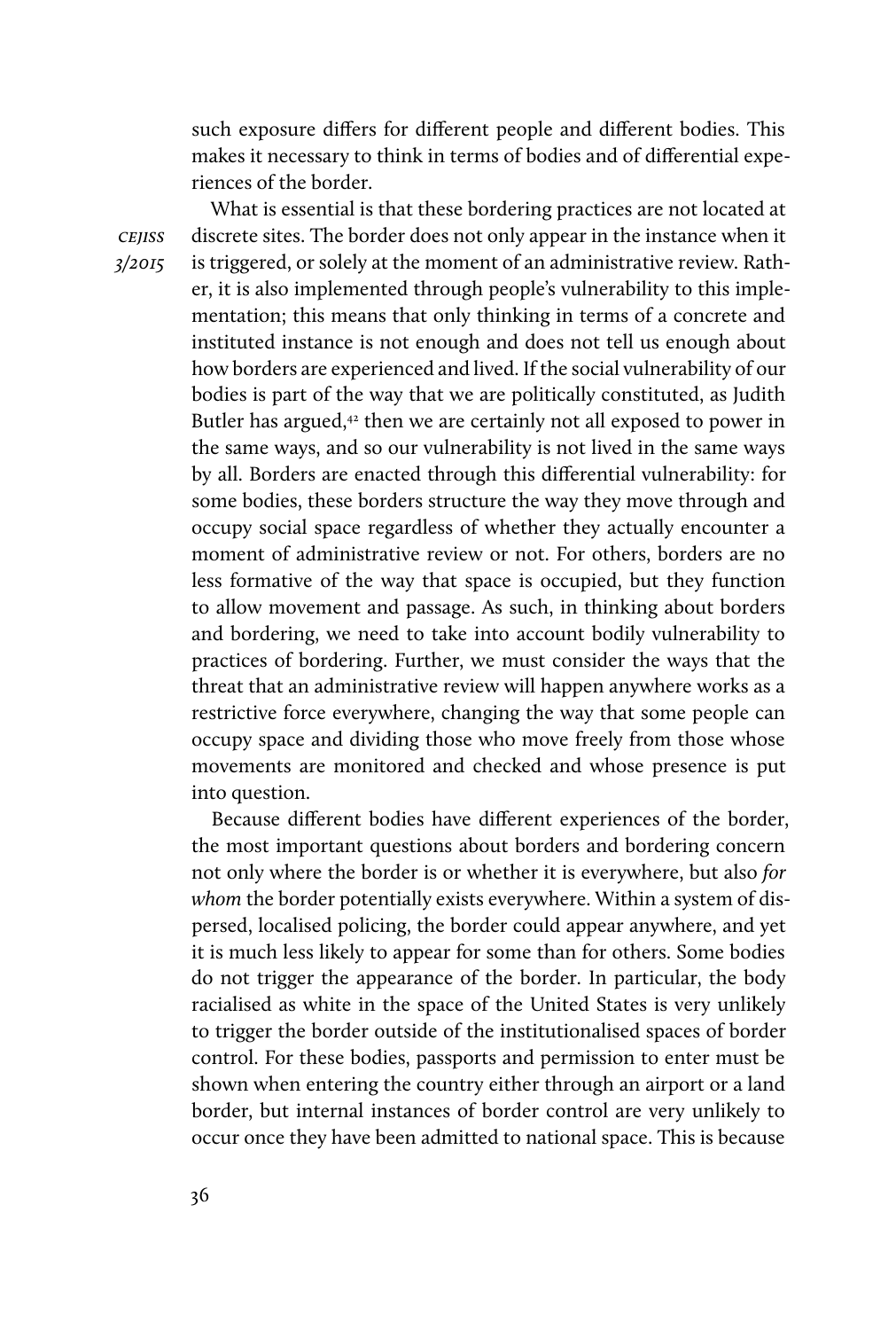the belonging of bodies racialised in this way is presumed; it is read as evident from these body themselves. As such, to think about the border only in terms of stable sites of institutionalised control is to think only in terms of the white body and only from the perspective of those who experience whiteness.

When thinking about how the border moves away from these predetermined spaces and into the spaces of everyday life, it becomes necessary to consider who is affected – indeed targeted – by this regulation. What Arizona's sb 1070 has made exceptionally visible in its reliance on racial profiling and its recourse to histories of racial profiling, is that the non-white body is placed under suspicion of not belonging. This amounts to the racialisation of both belonging and non-belonging. The legislation legally formalises the conflation of racialised body markers with evidence of status, and it engages in race-based policing of migration status throughout the spaces of everyday life. Another way of putting this would be to say that the statute is a means of legally codifying racialised presumptions about national belonging so that national belonging and acts of bordering are realised at the level of the body. The border appears inside the territorial nation and in the spaces of daily life, and it is removed from spaces dedicated to border control because the body itself is treated as if it could be a source of evidence about a person's official status (or the lack thereof) in the country.

What this means is that the border does not map onto land; it is not enough to describe it as a territorial limit. Instead, it is enacted upon – and thus, placed upon – the body. Because they look out of place, some bodies may encounter this border potentially anywhere. Those whose bodies are read as not belonging and as being illegal regardless of their factual legal status, face suspicion and border controls not only in the spaces explicitly marked as sites of border control, but throughout the spaces of their daily lives. This changes how they move and live just as it changes (by enabling) the movements and lives of people whose bodies are read as self-evidently belonging. This, then, is what SB 1070 legalises: the treatment of the body as a border.

#### Conclusion

In this study, I have argued that by allowing local police officers to check immigration status, and furthermore, by letting them do this throughout the spaces of everyday life on the basis of racialised suspi-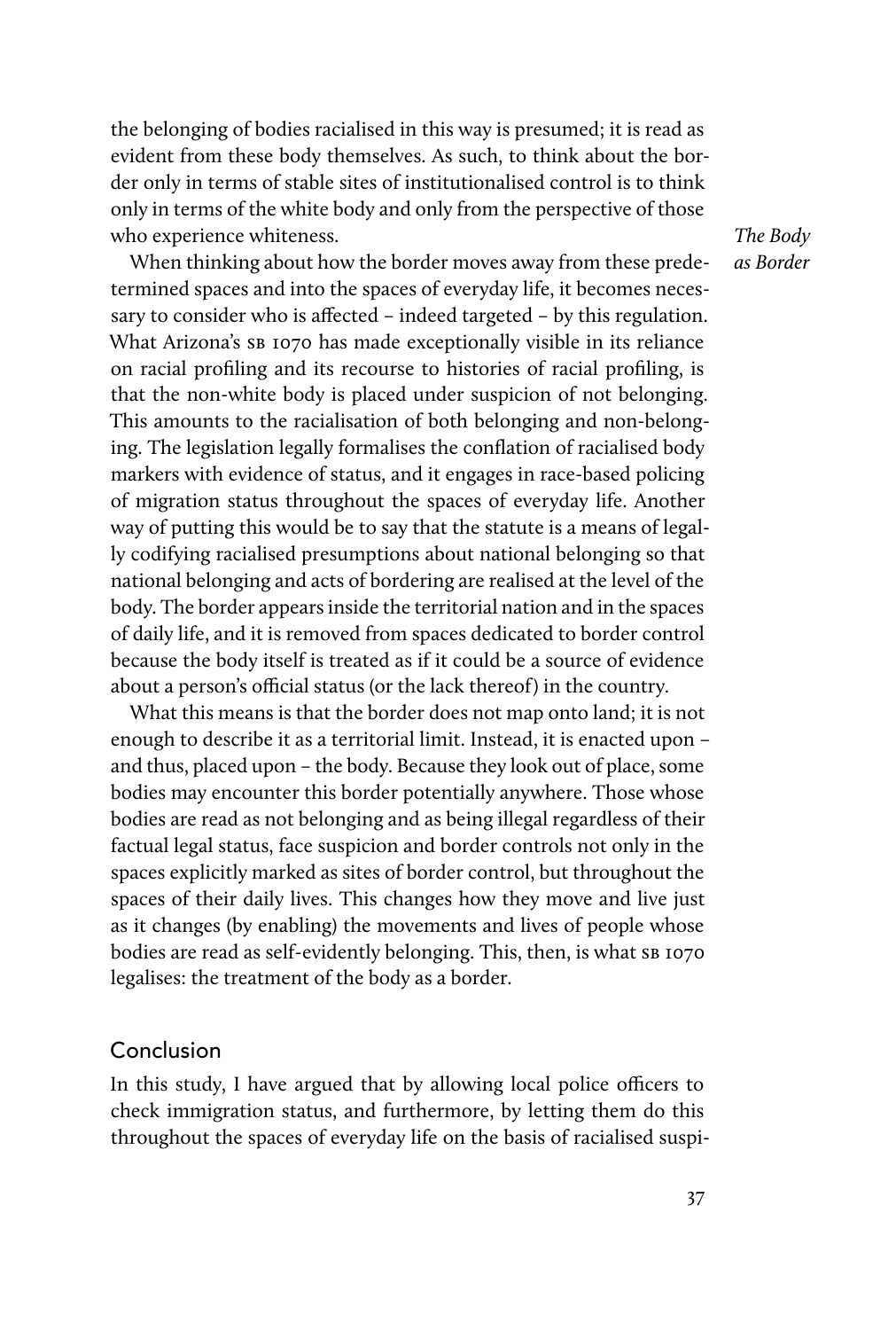cions, Arizona's sb 1070 does more than just authorise authorities to engage in racial profiling: it attempts to locate the border on the body. In other words, through its use of a "reasonable suspicion" provision, sb 1070 works as a means to (further) legally codify racialised presumptions about – and constructions of – national belonging at the level of the body. The result is that not only is belonging constructed as something that can be evident on the body – either through appearance or behaviour – but the absence of this evidence is sufficient to trigger the instances of administrative review that enact the border. Policing migration in this way amounts to implementing the border at the level of the body, so that it can be said that sp 1070 places the border not in geographic space, but directly on the human body.

The outcome of these intersecting provisions is that for some bodies, the border can potentially materialise anywhere and everywhere. Physical distance from the territorial border does not ensure that the border will not materialise, and nor is legal status in the country any guarantee that the border will not continue to appear throughout the spaces of everyday life for the body marked as foreign. This means that the border comes to be lived through the experience of vulnerability to the border.

 $\tilde{C}$ 

LEILA WHITLEY is affiliated to Goldsmiths, University of London, and may be reached at: *info@cejiss.org*

#### **Notes**

- 1 For a discussion of effects of the border including illegalisation and exposure to death and violence, see Peter Andreas (2009), *Border Games: Policing the* us*-Mexico Divide*, Ithaca and London: Cornell University Press; Wendy Brown (2010), *Walled States, Waning Sovereignty*, New York: Zone Books; 2010; Nicholas De Genova (2004), 'The Legal Production of Mexican/Migrant "Illegality,"'*Latino Studies* 2(2), pp.160-185; Timothy Dunn (2009), *Blockading the Border and Human Rights: the El Paso Operation that Remade Immigration Enforcement*, Austin: University of Texas Press; Joseph Nevins (2002), *Operation Gatekeeper: the Rise of the Illegal Alien and the Remaking of the* us*-Mexico Boundary*, London: Routledge; Mae Ngai (2004), *Impossible Subjects: Illegal Aliens and the Making of Modern America*, Princeton and Oxford: Princeton University Press.
- 2 See, for example, Nicholas De Genova (2005), *Working the Boundaries: Race,*

*3/2015*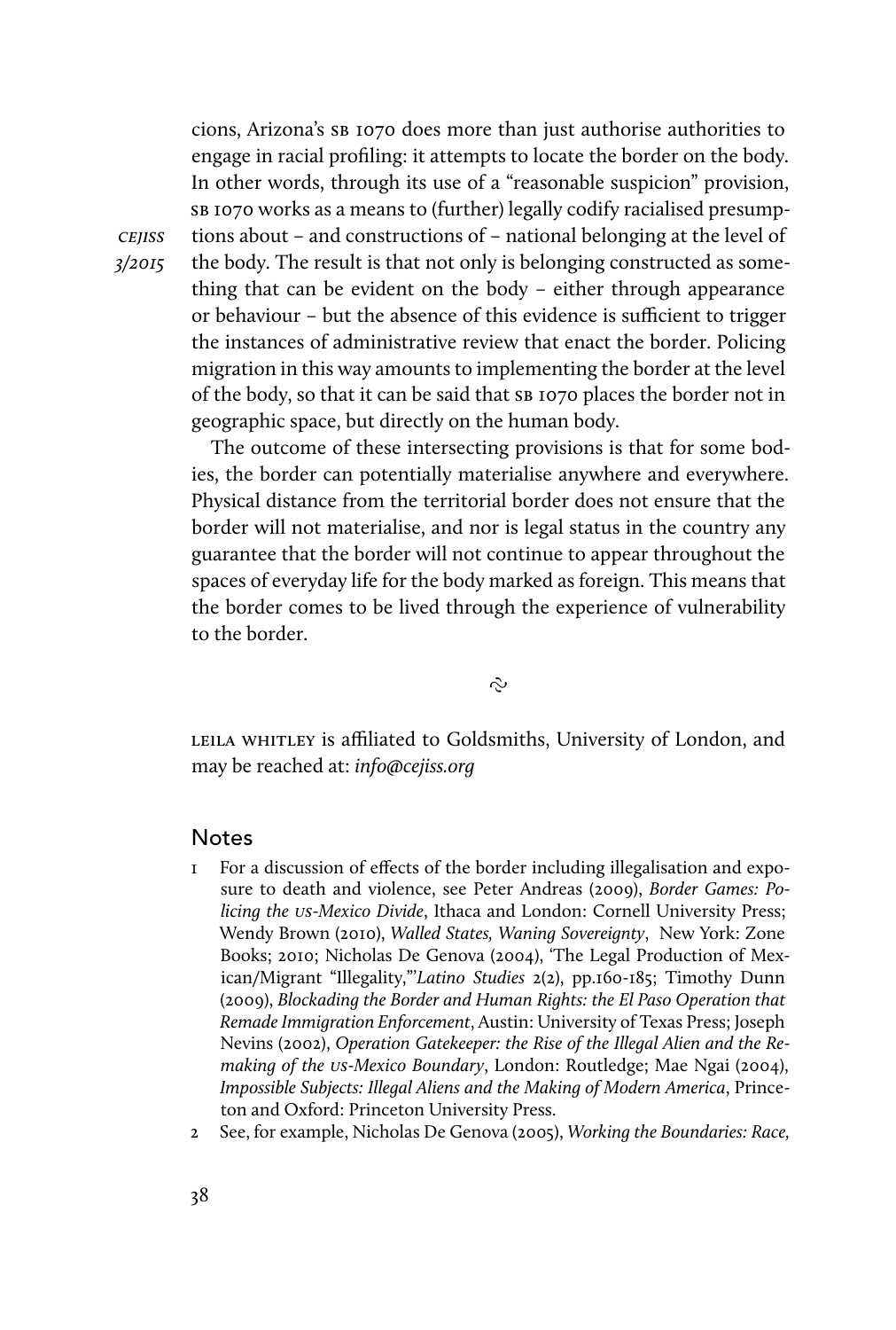*Space and "Illegality" in Mexican Chicago*, Durham: Duke UniversityPress; Roxanne Doty (2011), 'Bare Life: Border-Crossing Deaths and Spaces of Moral Alibi,'*Environment and Planning D: Society and Space* 29, pp. 599-612.

- 3 The Arizonan statute was preceded by several state-level immigration bills, including notably California's Proposition 187. I group SBI070 with a number of more recent bills (e.g. Alabama's HB56) which are very similar in form. They are often based on the Arizona legislation and even share its authors.
- 4 Andrea Nill (2011), 'Latinos and sb1070: Demonization, Dehumanization and Disenfranchisement,' *Harvard Latino Law Review* 35.
- 5 Kris Kobach (2010), 'Why Arizona Drew a Line,' *New York Times*, 28 April, available at: <http://www.nytimes.com/2010/04/29/opinion/29kobach. html> (accessed 13 February 2013)
- 6 Ibid.
- 7 There are longstanding U.S. precedents for policies and practices similar to Arizona's sb1070. While popular discussions sometimes treat recent anti-immigration laws as new trends in immigration policy that are exceptional both for their explicit reliance on racial profiling as a policing mechanism and for their devolution of immigration policing roles to state police, they are not, in fact, anomalous. Rather, practices instituted by law including racial profiling, the devolution of immigration policing responsibilities to ordinary police officers and the criminalisation of immigration and of migrants, are deeply ingrained in immigration practice and law in the United States. In particular, Arizona's law follows on from the immigration initiatives of the late 1980s and the 1990s which instituted practices of low intensity warfare at the border. These policies increasingly criminalised immigration while devolving immigration policing to the local level and extending internal policing practices.
- 8 I say "ostensibly" because these practices also have other effects. They may, for example, move people around inside the country, make workers more compliant, etc.
- 9 Mark Krikorian (2005), 'Downsizing Illegal Immigration: A Strategy of Attrition Through Enforcement,' Center for Immigration Studies, <http:// www.cis.org/ReducingIllegalImmigration-Attrition-Enforcement>
- 10 Ibid, p.1.
- 11 These reasons include the resources that would be needed to enforce immigration laws, the obstacles and nuisance posed by rights protection, the negative effect on U.S. businesses of rapidly removing those without official status (an observation which requires Krikorian to acknowledge the economic dependence of U.S. businesses on undocumented workers) and the public outcry which, he says, would accompany mass deportation efforts. Attrition through enforcement works instead as a back-door, "quieter" version of these measures that arouses less protest.
- 12 Krikorian (2005), p.5.
- 13 Ibid.
- 14 Kris Kobach (2008), 'Attrition through Enforcement: A Rational Approach to Illegal Immigration,' *Tulsa Journal of Comparative and International Law* 15 (2), p.156.

*Leila Whitley*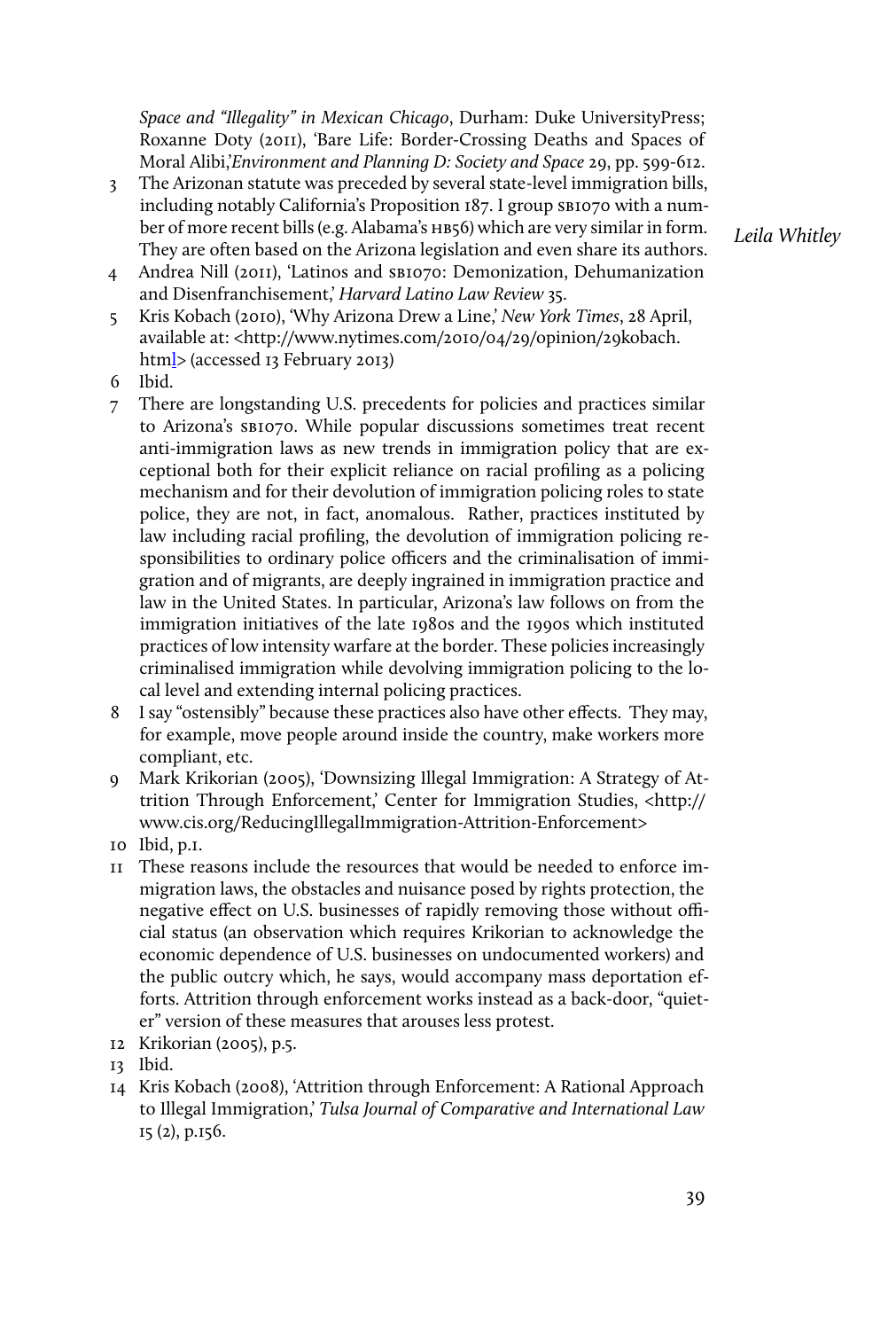- 15 Ibid, p.156.
- 16 Ibid, p.157.
- 17 *Oxford English Dictionary*.
- 18 In demonstrations across Arizona and elsewhere in the United States, people have physically attached this question to their bodies. It has, for example, been printed on t-shirts and written on placards to be carried at protests.

- 19 In early April 2010, immigration raids were carried out on shuttle vans providing transport to the north of the us-Mexico border. Escobar's allusion to public transport as a potential site of racial profiling may refer to these raids.
- 20 Hasian Masouf and F. Delgado (1998), 'The Trials and Tribulations of Racialized Critical Rhetorical Theory: Understanding the Rhetorical Ambiguities of Proposition 187,' *Communication Theory* 8(3), pp.245-270.
- 21 Lawsuit of Martin Escobar, filed on 29 April 2010 to the United States District Court for the State of Arizona, available at: <http://archive.azcentral. com/ic/pdf/0429immigration-lawsuit-tucson.pdf>.
- 22 The court dismissed Escobar's lawsuit on the grounds that he did not have standing to make the complaint, his claims were too speculative and he could not show that he had already been directly harmed by the law. Upon appeal, this decision was affirmed by the Ninth Circuit court. Nevertheless, the court did not find that Escobar was substantively wrong in his arguments about the uses and deployments of reasonable suspicion. In fact, the court did not comment on his claims, but only ruled that he was not in a position to bring the complaint.
- 23 Leo Chavez (2001), *Covering Immigration: Popular Images and the Politics of the Nation,* Berkeley: University of California Press.
- 24 De Genova (2005), p.91.
- 25 Ibid.
- 26 See, for example, Rutvica Andrijasevic (2010), 'From Exception to Excess: Detention and Deportations across the Mediterranean Space' in N. De Genova and N. Peutz (eds.), *The Deportation Regime: Sovereignty, Space, and the Freedom of Movement*, Durham: Duke University Press, pp.147-165; Etienne Balibar (2002),'What is a Border?' in Etienne Balibar (2002), *Politics and the Other Scene*, London: Verso; S. Karakayali and E. Rigo (2010), 'Mapping the European Space of Circulation' in N. De Genova and N. Peutz (eds.), *The Deportation Regime: Sovereignty, Space, and the Freedom of Movement*, Durham: Duke University Press, pp.123-146; E. Rigo (2005), 'Citizenship at Europe's Borders: Some Reflections on the Post-colonial Condition of Europe in the Context of eu Enlargement,' *Citizenship Studies* 9(1), pp.3- 22; William Walters (2002), 'Mapping Schengenland: Denaturalizing the Border,' *Environment and Planning D: Society and Space* 20, pp.561-580.
- 27 Walters (2002), p.573.
- 28 Karakayali and Rigo (2010).
- 29 Andrijasevic (2010), p.153; Karakayali and Rigo (2010), p.124; Walters (2002), p.563.
- 30 M Anderson (2000), 'The Transformation of Border Controls: A Euro-